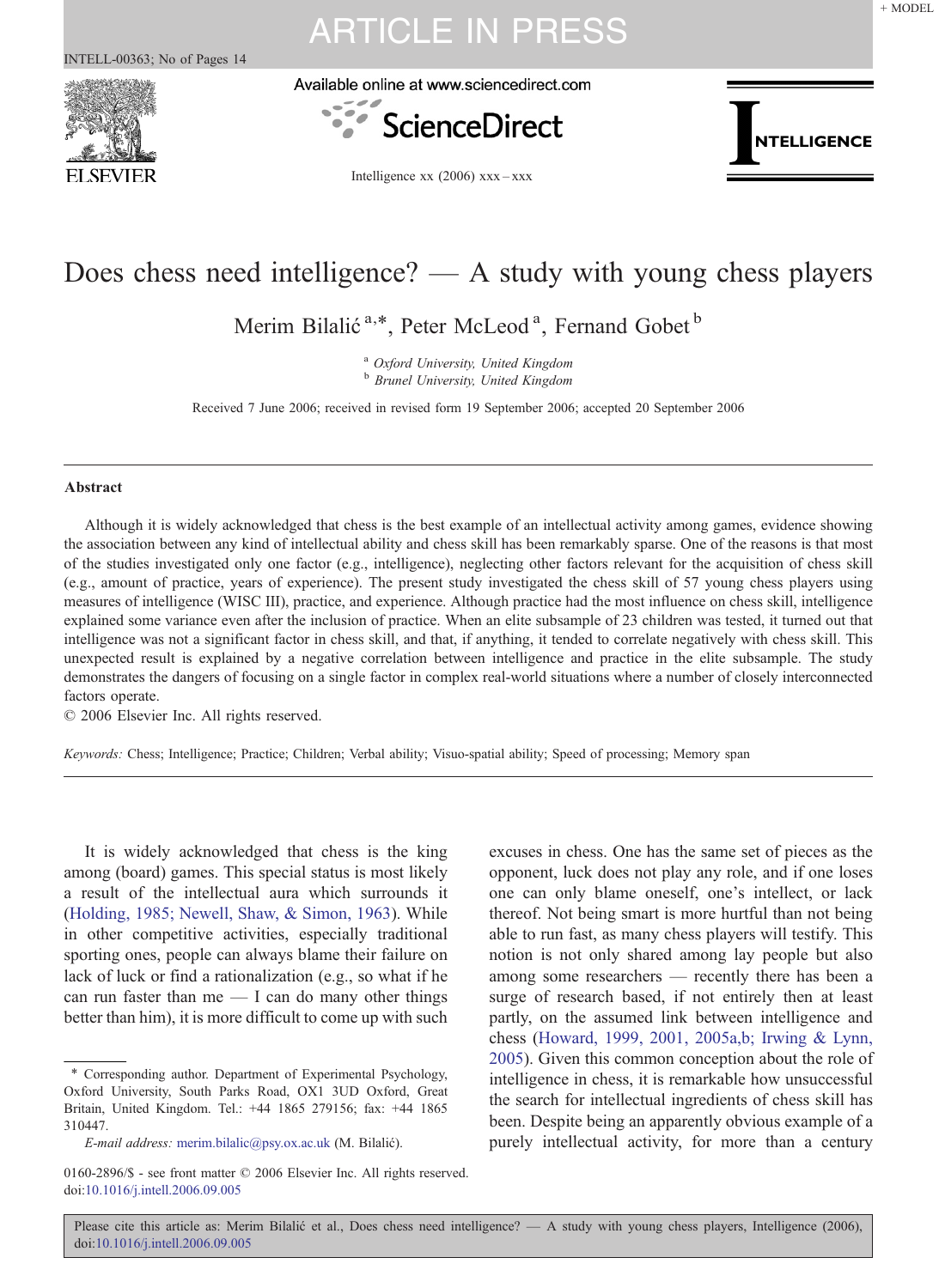researchers have largely failed to connect success at chess with any intellectual ability (e.g., [Binet, 1966/1893;](#page-12-0) [Unterrainer, Kaller, Halsband, & Rahm, 2006\)](#page-12-0).

In this study we present new empirical evidence that highlights the difficulty of relating intelligence to success at chess. We will firstly consider the sparse positive evidence for the influence of intelligence on chess skill. We will then describe the studies that failed to uncover the often assumed link between intelligence and chess skill. Next, possible reasons for the lack of evidence for this influence will be considered and important trends that provide clues for solving the chessintelligence paradox identified. Finally, we will present a study that addresses the problems and shortcomings of previous studies.

## 1. General intelligence and visuo-spatial abilities in chess — positive evidence

A common theoretical view is that besides general intelligence, chess requires a high level of visuo-spatial ability (e.g., [Chase & Simon, 1973a,b; Frydman &](#page-12-0) [Lynn, 1992; Howard, 1999, 2005a,b\)](#page-12-0). Calculating variations/moves, that is imagining potential moves and representing future developments, has been thought to be one of, if not the main factor of chess skill [\(Aagaard, 2004\)](#page-12-0). Given that no external help is allowed, chess players need to do these transformations in their mind's eye ([Chase & Simon, 1973b\)](#page-12-0). At first sight, these transformations seem to resemble the popular mental rotation task [\(Shepard & Metzler, 1971\)](#page-13-0) which taps visuo-spatial ability.

It is thus fitting that [Frydman and Lynn \(1992\),](#page-13-0) who administered the WISC to 33 young elite Belgian chess players (mean age 11; the average rating was slightly below that of an average adult chess player; see the discussion of the Elite subsample in the Results section for an explanation of the rating system in chess), found that the sample of talented chess players had aboveaverage IQs (about 120) and their 'Performance IQ' (as measured by half of the subtests) was considerably higher than their verbal IQ (as measured by the other half of the subtests). The "stronger" players had higher performance IQ scores than the "weaker" ones, which led Frydman and Lynn to conclude that visuo-spatial abilities are essential for successful chess playing. Similarly, [Horgan](#page-13-0) [and Morgan \(1990\)](#page-13-0) demonstrated a relationship between intelligence as measured by Raven's Progressive Matrices and improvement in chess skill. The 15 best players from the sample (performing roughly at the level of an average adult player) scored higher on the Raven's Progressive Matrices than the average for children of

their age. Stepwise regression analysis showed that 65% of variance on the current chess rating was explained by the rating in the previous year, 77% when the Raven's test score was added to the regression, and 87% when the number of games played was added.

Unfortunately, both studies have some shortcomings that throw a shadow of doubt on the role of intelligence in chess expertise. In the study by [Horgan and Morgan](#page-13-0) [\(1990\),](#page-13-0) it is somewhat surprising that Raven's matrices explained as much as 12% of variance considering that the children's scores (on Raven's matrices) were not significantly correlated with improvement or with rating once age was controlled for. A plausible explanation is that in the stepwise regression the main confounding variable, age, was not included. Similarly, the conclusion voiced by [Frydman and Lynn \(1992\)](#page-13-0) about the importance of visuospatial abilities in chess is questionable considering that a number of tests in the performance part of WISC does not measure visuo-spatial abilities (and most of them depend heavily on time/speed, [Kaufman, 1994](#page-13-0)). In this respect, it is regrettable that the results on individual subtests were not presented. It is true that the children in both Horgan and Morgan's and Frydman and Lynn's studies performed better than average on the intelligence tests. Still, there was no significant association between intelligence and rating in the former study and it is not clear whether the association among the elite subsample in the latter study was strong, weak, or whether it existed at all.

### 2. General intelligence and visuo-spatial abilities in chess — negative evidence

The very first empirical investigation of chess by Alfred [Binet \(1966/1893\)](#page-12-0) set out to examine exactly how expert chess players envision the chess board and anticipate moves when they play blindfold chess (chess without the help of external board). Contrary to his expectation that chess players would have a concrete and detailed image of the board and the transformations that are taking place during a blindfold game, even the very best players reported that their representations were abstract without clear encoding of the board and pieces (but see [Fine, 1965\)](#page-13-0).

Subsequent research confirmed that intelligence and visuo-spatial abilities are rarely, if ever, correlated with chess skill among adult chess experts. [Djakow, Petrowski,](#page-12-0) [and Rudik \(1927\)](#page-12-0) tested eight grandmasters – including several world champions and some of the best players at their time – with a number of measures of general intelligence and visuo-spatial memory. They found no differences between this highly talented group and a control group of adult non-chess players. Lane (an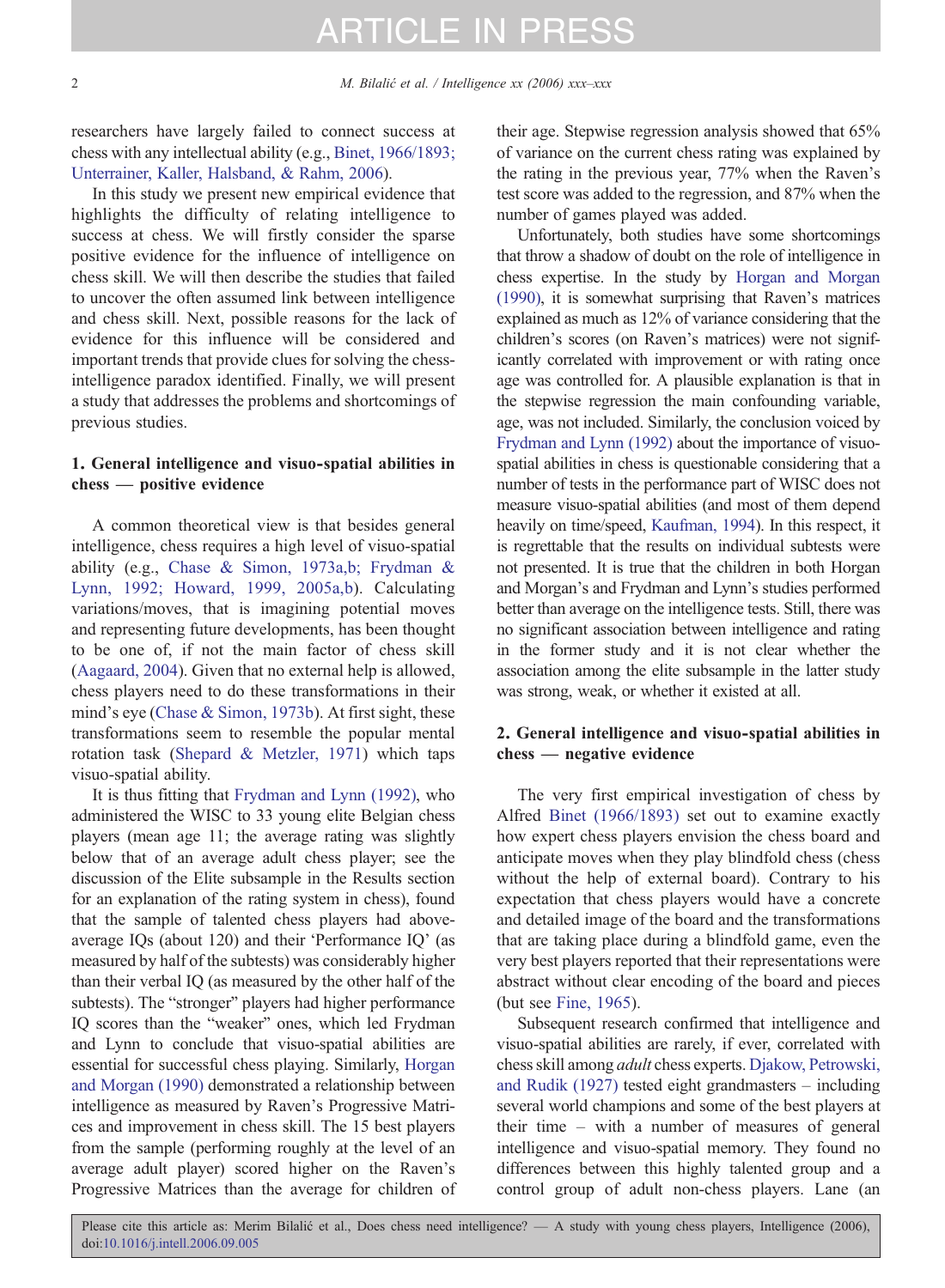unpublished study, D. Lane, mentioned in [Cranberg &](#page-12-0) [Albert, 1988,](#page-12-0) p. 161) found no association between chess ability and performance on a visuo-spatial task (the Guilford-Zimmerman Spatial Visualization Subtest, Form B; [Guilford & Zimmerman, 1948\)](#page-13-0). [Doll and Mayr \(1987\)](#page-12-0) also failed to identify any reliable correlation between chess skill and various intellectual abilities as measured by the Berlin Structural Model of Intelligence Test in 27 expert chess players. [Waters, Gobet, and Leyden \(2002\)](#page-13-0) found virtually no association between chess skill and the Shape Memory Test (MV-1), a measure of visual memory ability, among 36 adult chess players despite a positive correlation between the scores on the Shape Memory Test and the recall of random positions. Similarly, a recent study by [Grabner, Neubauer, and Stern \(2006\)](#page-13-0) could not establish significant association between chess rating and intelligence (as measured by the Intelligenz-Struktur-Test 2000 R) among 47 adult players (including solid tournament players as well as master players). Finally, [Unterrainer et al. \(2006\)](#page-13-0) found no association between chess skill and the scores on the Raven's Progressive Matrices, Digit Span, and Corsi block-tapping test among a group of 25 experienced chess players. In addition, the same group of players did not have better fluid intelligence (Raven matrices), memory capacity (Digit Span), or visuo-spatial working memory (Corsi blocktapping test) than a group of non-players matched for age and education.

Even more surprising was the finding of Gruber and colleagues ([Gruber, Renkl, & Schneider, 1994](#page-13-0); see also [Opwis, Gold, Gruber, & Schneider, 1990](#page-13-0)) who measured the general memory capacity (with the Digit Span subtest from the Wechsler Intelligence Scale for Children (WISC)) of expert and novice child chess players and their recall of briefly presented chess positions. While novice child players showed a small but positive correlation (between .20 and .50) between digit span and the recall task, expert child players had a high negative correlation (larger than −.70). Expert child players with better memory capacities were reproducing briefly presented chess stimuli worse than their peers with worse memory capacity.

The reviewed studies indicate that intelligence, visuo-spatial abilities, and basic memory capacities do not play a significant, if any, role at later stages of chess skill acquisition. There seems to be a link between intelligence and performance on stimuli unrelated to standard chess material (e.g., [Waters et al., 2002\)](#page-13-0), but the association disappears (e.g., [Waters et al., 2002](#page-13-0)), or it even becomes negative ([Gruber et al., 1994\)](#page-13-0), as soon as chess related stimuli are used. Closely related is the result that has been found many times that experts' huge

advantage over weaker players (or non-players) in recalling chess positions disappears when the positions are scrambled, that is, they no longer make chess 'sense' (see [Chase & Simon, 1973a, Vicente & de Groot, 1990](#page-12-0); but see also [Gobet & Simon, 1996b](#page-13-0), for the explanation of minor differences). In addition, [Ellis \(1973\)](#page-12-0) found that chess players were better at a same-different detection task only when (chess) boards contained chess pieces. The differences disappeared when dots were used instead of pieces.

# 3. Reasons for the lack of association between intelligence and chess skill

Given that intelligence plays a significant role in many activities (e.g., academic success — [Neisser et al.,](#page-13-0) [1996;](#page-13-0) school achievement — [Gagné & St. Pere, 2002](#page-13-0); vocational success — [Schmidt & Hunter, 1998, 2004](#page-13-0); various motor-perceptual tasks — [Ackerman, 1988](#page-12-0)), some of which could be seen as less intellectual than chess, it is surprising that the studies with established players could not establish its role in chess, seen as an intellectual activity par excellence. There are several possible explanations for the absence of the link between intelligence and chess among established players. For example, most of the current theories of expertise (Chunking Theory — [Chase & Simon, 1973a,](#page-12-0) [b](#page-12-0); Template Theory — [Gobet & Simon, 1996a](#page-13-0); Apperception–Restructuring Theory — [Saariluoma,](#page-13-0) [1995;](#page-13-0) Long Term–Working Memory — [Ericsson &](#page-13-0) [Kintsch, 1995\)](#page-13-0) assume that chess skill depends more on knowledge (e.g., stored patterns of chess configurations, chunks and templates) than on analytical abilities such as search or calculation of variations (but see [Holding,](#page-13-0) [1985, 1992](#page-13-0)). It has been estimated that chess experts have between 10,000 and 100,000 chunks stored in their memories [\(Simon & Gilmartin, 1973](#page-13-0)), a number that recent computer simulations place as high as 300,000 [\(Gobet & Simon, 2000](#page-13-0)). These constellations are connected with common moves and plans which are responsible for successful chess playing. In order to acquire such a large number of chess position patterns, prolonged training is a necessity for every chess expert.

There are disagreements about exactly how much time is necessary to become a good chess player (see [Gobet, Campitelli, & Waters, 2002; Howard, 1999](#page-13-0)), but it is certain that nobody will become a successful player overnight. Several studies point out how important training is in skill acquisition. In a survey of over 230 expert chess players, [Charness, Krampe, and Mayr](#page-12-0) [\(1996\)](#page-12-0) found that "practice alone" was moderately associated with chess skill even when a number of other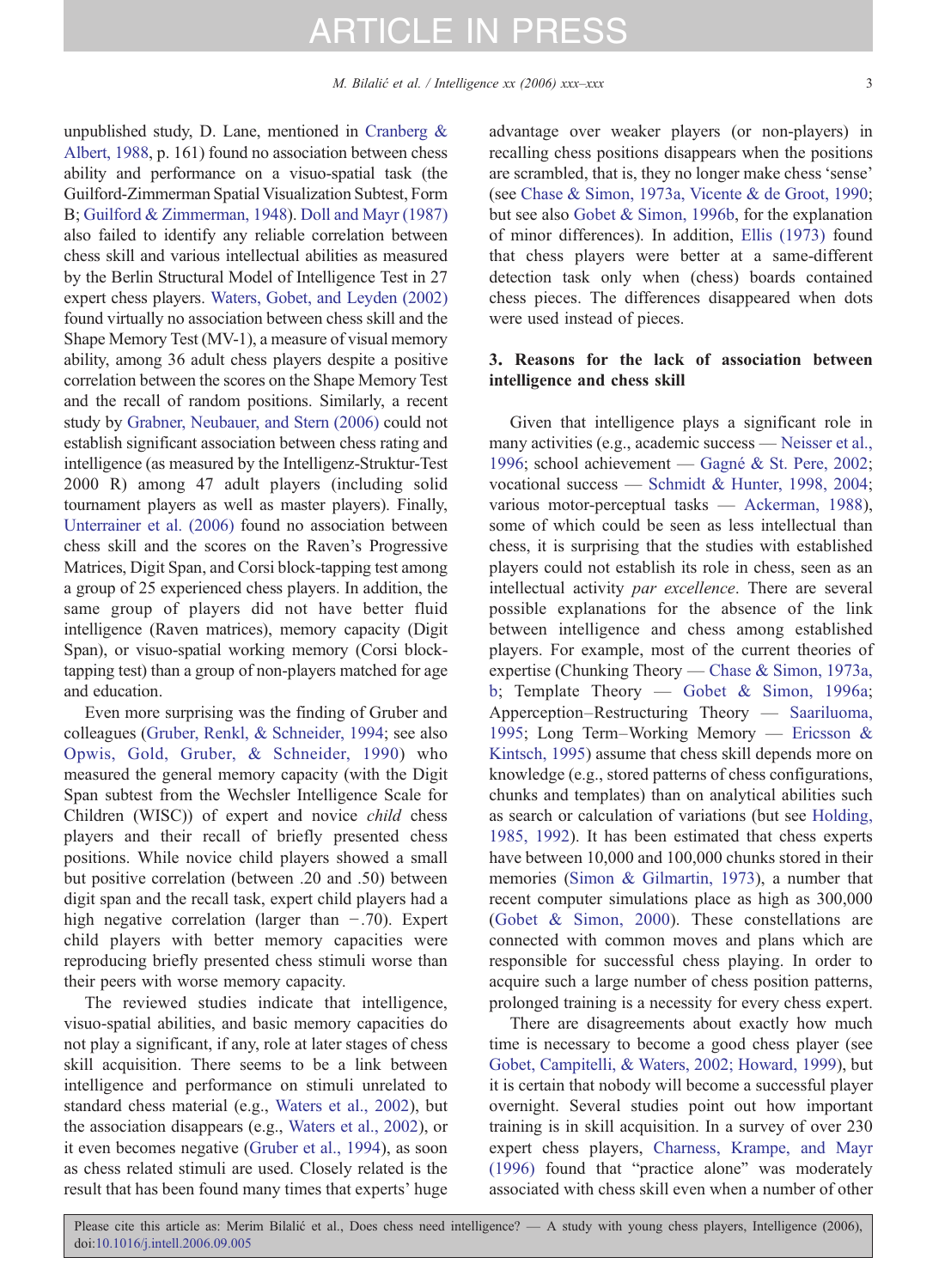factors, such as practice with others, competitive games played, and number of chess books owned were entered in a regression analysis. Furthermore, the addition of time spent on playing games did not explain any additional variance once solitary practice had been entered in the equation. Similar results were obtained in recent large scale studies with chess players ([Charness,](#page-12-0) [Tuffiash, Krampe, Reingold, & Vasyukova, 2005;](#page-12-0) [Gobet & Campitelli, in press](#page-12-0)), as well as in the number of different sports (see [Ward, Hodges, Williams, &](#page-13-0) [Starkes, 2004](#page-13-0) for a review).

These findings underline the importance of focused practice, also called deliberate practice ([Ericsson, 2003;](#page-13-0) [Ericsson, Krampe, & Tesch-Roemer, 1993\)](#page-13-0), where practice is intentionally targeted at those aspects of performance one wants to improve. Focused practice is a part of experience (e.g., number of games played, number of years playing) but it is also different in that focused practice has a clearly beneficial influence on performance while the same cannot be claimed for experience. Although the studies mentioned above illustrate the pivotal role of focused practice, none of them took account of intelligence measures and all were of a retrospective character using already established performers. This makes it difficult to say anything about the influence of practice and intelligence on chess skill and their interplay in the chess skill acquisition process.

A related problem in the studies of exceptional performance, and another possible reason for the absence of an intelligence-chess skill link among established players, is selective drop-out [\(Detterman,](#page-12-0) [1993; Sternberg, 1996\)](#page-12-0). By the time some people become proficient players, many others of them have long given up chess. This drop-out is usually selective because many of the people who give up chess were usually not very good in the first place. The main consequence of this selective drop-out is a restriction in the range — established players are likely to be highly selected individuals with similar characteristics (e.g., intelligence, motivation) which artificially reduces the association between these characteristics and chess skill. The restriction in the range of important individual characteristics as a consequence of selective drop-out may also be a reason why the link between intelligence and chess skill was established only among young players (children) while the link seems to be absent among established players (adults).

## 4. Present study

In short, the data and theoretical assumptions on the role of intelligence in chess skill are inconsistent. On the

one hand, we have a general theoretical assumption that intelligence plays a part in intellectual activities (e.g., [Howard, 1999, 2005](#page-13-0)). On the other, many researchers on expertise believe that practice is the main ingredient in the development of most skills (e.g., [Ericsson &](#page-13-0) [Lehmann, 1996; Howe, Davidson, & Sloboda, 1998\)](#page-13-0). Both theoretical standpoints have been repeatedly supported (e.g., [Ericsson et al., 1993; Gagné & St.](#page-13-0) [Pere, 2002; Neisser et al., 1996; Schmidt & Hunter,](#page-13-0) [1998, 2004; Ward et al., 2004\)](#page-13-0) and one can also say that they have received some support in chess. Practice explains a significant part of variance in chess skill [\(Charness et al., 1996, 2005](#page-12-0)) while there is still some evidence that intelligence is correlated with chess skill at least among children [\(Frydman & Lynn, 1992; Horgan](#page-13-0) [& Morgan, 1990\)](#page-13-0). The studies showing the association between intelligence and chess skill are, however, far from conclusive. In addition, there is also counterevidence that even suggests a negative relation between intelligence and chess expertise among expert child players ([Gruber et al., 1994\)](#page-13-0).

We believe that one of the reasons we do not know how intelligence influences chess skill is that none of the studies described so far took other relevant factors into account. The studies on intelligence generally neglected to control for practice (an exception to this rule being [Horgan & Morgan's study, 1990,](#page-13-0) which included the number of played games) while the studies on practice did not take intelligence and the consequences of restricted range into account. In this study, we used not only measures of intelligence but also measures of practice and experience. We tested children who had recently started to play chess because we felt that it is necessary to see how intelligence and practice interact at the beginning of the chess skill acquisition process. Our study also included a subsample of star players who participated in national and international competitions, thus enabling us to see how intelligence and practice influence the very best young players, possibly highly selected children who are likely to become very good players.

We used three measures of chess expertise (Chess Test, Recall, Knight's Row Task), four WISC subtests (Vocabulary, Block Design, Symbol Search, Digit Span) and measures of experience and practice. We tested how verbal and spatial ability, as well as speed of processing and memory, correlate with various measures of chess expertise among children. The Vocabulary subtest was included because [Holding \(1985\)](#page-13-0) speculated, on the grounds of the observation that many remarkable chess players were journalists and that there was no evidence that visuo-spatial ability is connected with successful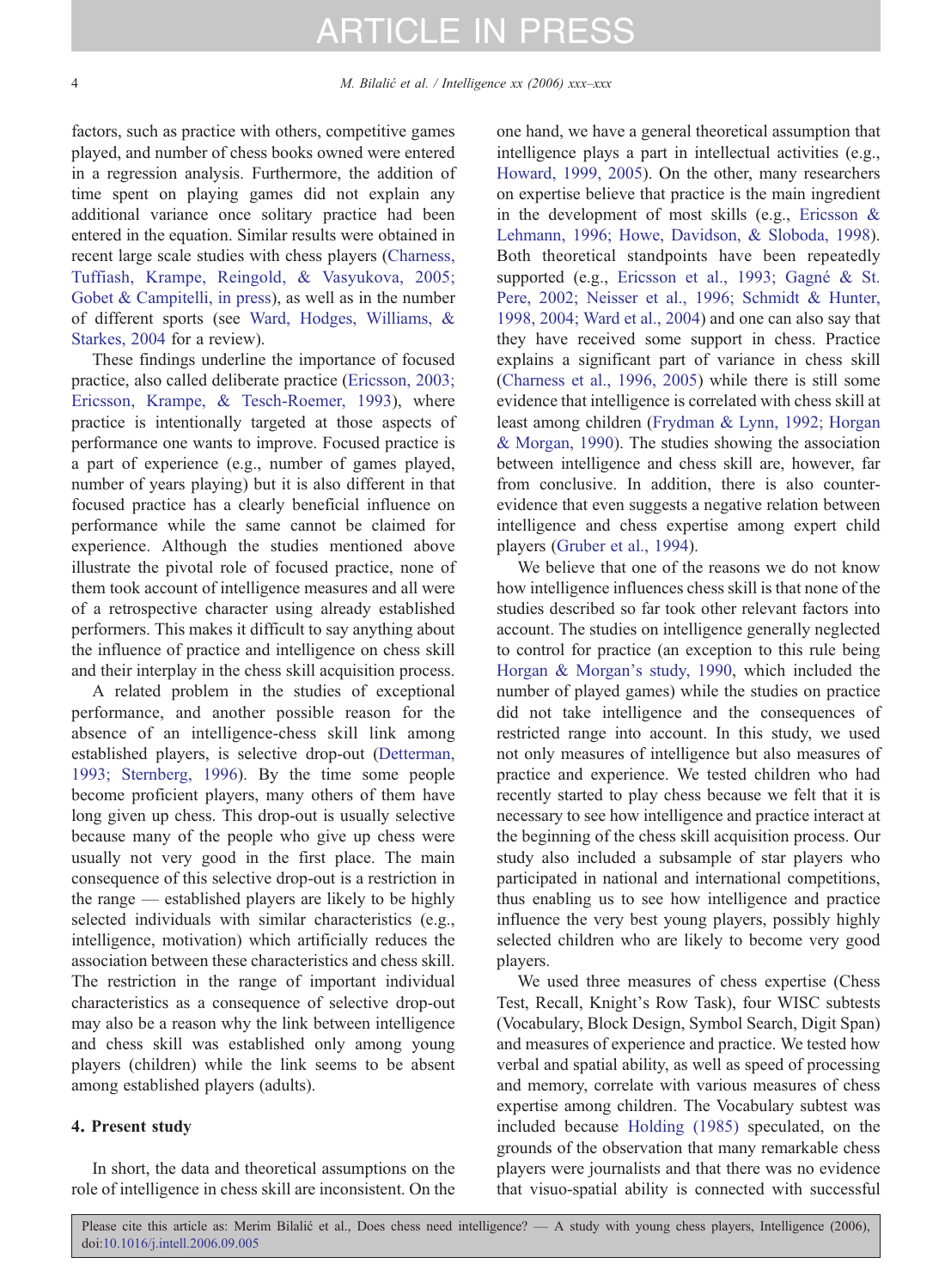<span id="page-4-0"></span>chess playing, that verbal ability is more important for chess than visuo-spatial ability.

## 5. Method

#### 5.1. Participants

Fifty-seven primary and secondary school children from four schools in Oxfordshire, UK, participated in the study. Age and gender can be found in the first two columns of Table 1. All children could play chess and were attending a chess club in their schools (at least once a week). They had been playing chess for about four years at the time of the study was conducted (see Table 1).

### 5.2. Measures

 $T = 1.1 - 1$ 

#### 5.2.1. Chess skill

In order to measure the skill level of children, we employed three different measures of chess skill. The main measure was a Chess Test that contained two parts. The first part dealt with the rules of the game (e.g., moves, castling, en passant), while the second part contained chess problems (puzzles) that featured different chess motifs (e.g., double attack, pin). The time for trying to solve one item was limited to two minutes. There were 55 items in the Chess Test with one point for each correct answer. The second measure was [de Groot's \(1946, 1978\)](#page-12-0) Recall Task where participants recall/reconstruct a position previously seen for a brief period. We adapted this task for the use with children in such a manner that the positions were presented for 10 s on a computer screen instead of the usual 5 s. In

| rabie i |                                                                                      |  |  |
|---------|--------------------------------------------------------------------------------------|--|--|
|         | Descriptive statistics and intercorrelations of variables used in the study $(N=57)$ |  |  |

| addition, the chosen positions were highly structured      |
|------------------------------------------------------------|
| (coming from openings) so that the task was easier than    |
| usual. There were three target positions which were        |
| preceded by two practice positions. The average            |
| percentage of correctly recalled pieces across all three   |
| target positions was used in subsequent analysis. Almost   |
| identical results were found when individual positions     |
| were analyzed. The last measure was the Knight's Row       |
| Task (KRT; adaptation of Milojevic, 1967, Knight's         |
| Row Tour; reported in Holding, 1985) in which the task     |
| was to transfer, as fast as possible, the knight from one  |
| corner of the board to the other on the same horizontal    |
| (a1 to h1), visiting each square between the two corners   |
| (in order a1, b1, c1 and so on until they reach h1). Two   |
| obstacles were on squares c3 and f3 which made the task    |
| more demanding. The time for the task was limited to       |
| 10 min. We first calculated the average time needed per    |
| square to finish the task. We then applied a $log_{10}$    |
| transformation on the average time per square in order to  |
| ensure a normal distribution. The descriptive statistics   |
| for the three chess skill measures can be found in         |
| Table 1. The Chess Test and Recall tasks included          |
| highly internally consistent items — Cronbach's alphas     |
| for Chess Test and Recall were .92 and .96, respectively.  |
| To check whether the three chess skill measures indeed     |
| measured chess skill (criterion validity), we used the     |
| scores of the tournaments organized in the schools, as     |
| well as coaches' estimates of children's chess ability.    |
| Pearson correlation between the number of points in the    |
| tournaments and the number of points in the Chess Test     |
| was .80 while the correlation was slightly weaker for      |
| Recall and KRT $- r = .60$ and $-.50$ , respectively.      |
| Spearman's correlation between the ranks of coach's        |
| estimates and the results in the Chess Test were also high |

|                                        | $\boldsymbol{M}$ | S.D. | Gend                     | Exp      | Pract   | <b>CT</b>                | Rec     | <b>KRT</b> | IQ       | Voc                                                                       | BD      | <b>SS</b> | DS       |
|----------------------------------------|------------------|------|--------------------------|----------|---------|--------------------------|---------|------------|----------|---------------------------------------------------------------------------|---------|-----------|----------|
| Age (years)                            | 10.7             | 1.2  | .17                      | $.64***$ | $.51**$ | $.48**$                  | $.49**$ | $-.53**$   | .08      | $-.20$                                                                    | .04     | .17       | $.26*$   |
| Gender $(0 = girls)$                   | $23\%$ girls     |      | $\overline{\phantom{0}}$ | $.27*$   | $.36**$ | $.51**$                  | $.48**$ | $-.48**$   | $.37**$  | .23                                                                       | $.36*$  | .18       | $.32*$   |
| Experience (years)                     | 4.3              | 1.8  |                          | -        | $.65**$ | $.54**$                  | $.56**$ | $-.44**$   | .15      | $-.03$                                                                    | .01     | .14       | $.26*$   |
| Practice (log <sub>10</sub> hours)     | 2.1              | 0.6  |                          |          |         | $.90**$                  | $.79**$ | $-.76**$   | $.44**$  | $.28*$                                                                    | $.31*$  | $.48**$   | $.51**$  |
| Chess Test (points)                    | 34.2             | 9.7  |                          |          |         | $\overline{\phantom{a}}$ | $.87**$ | $-.82**$   | $.55**$  | $.26*$                                                                    | $.28*$  | $.50**$   | $.58**$  |
| Recall $(\% )$                         | 39               | 24   |                          |          |         |                          |         | $-.71***$  | $.54***$ | $.30*$                                                                    | $.33*$  | $.51**$   | $.48**$  |
| KRT $(log_{10}$ av. time) <sup>a</sup> | 1.1              | 0.5  |                          |          |         |                          |         |            | $-.49**$ | $-.18$                                                                    | $-.29*$ | $-.42**$  | $-.57**$ |
| IO                                     | 121.6            | 16.7 |                          |          |         |                          |         |            |          | $.73**$                                                                   | $.77**$ | $77**$    | $.77**$  |
| Vocabulary                             | 15.1             | 3.0  |                          |          |         |                          |         |            |          | $\hspace{1.0cm} \rule{1.5cm}{0.15cm} \hspace{1.0cm} \rule{1.5cm}{0.15cm}$ | $.46**$ | $.41**$   | $.32**$  |
| <b>Block Design</b>                    | 13.0             | 3.0  |                          |          |         |                          |         |            |          |                                                                           |         | $.47**$   | $.50**$  |
| Symbol Search                          | 12.4             | 3.0  |                          |          |         |                          |         |            |          |                                                                           |         |           | $.51**$  |
| Digit Span                             | 11.2             | 3.4  |                          |          |         |                          |         |            |          |                                                                           |         |           |          |

Note.  $*_p$ <.05,  $*_p$ <.01; Gend = gender, Exp = experience, Pract = practice, CT = Chess test, Rec = Recall, KRT = Knight's Row Taks, IQ = Intelligence, Voc = Vocabulary, BD = Block Design, SS = Symbol Search, DS = Digit Span. (See text for the details of the tests used.) <sup>a</sup> This is the  $log_{10}$  of the average time per square, in seconds.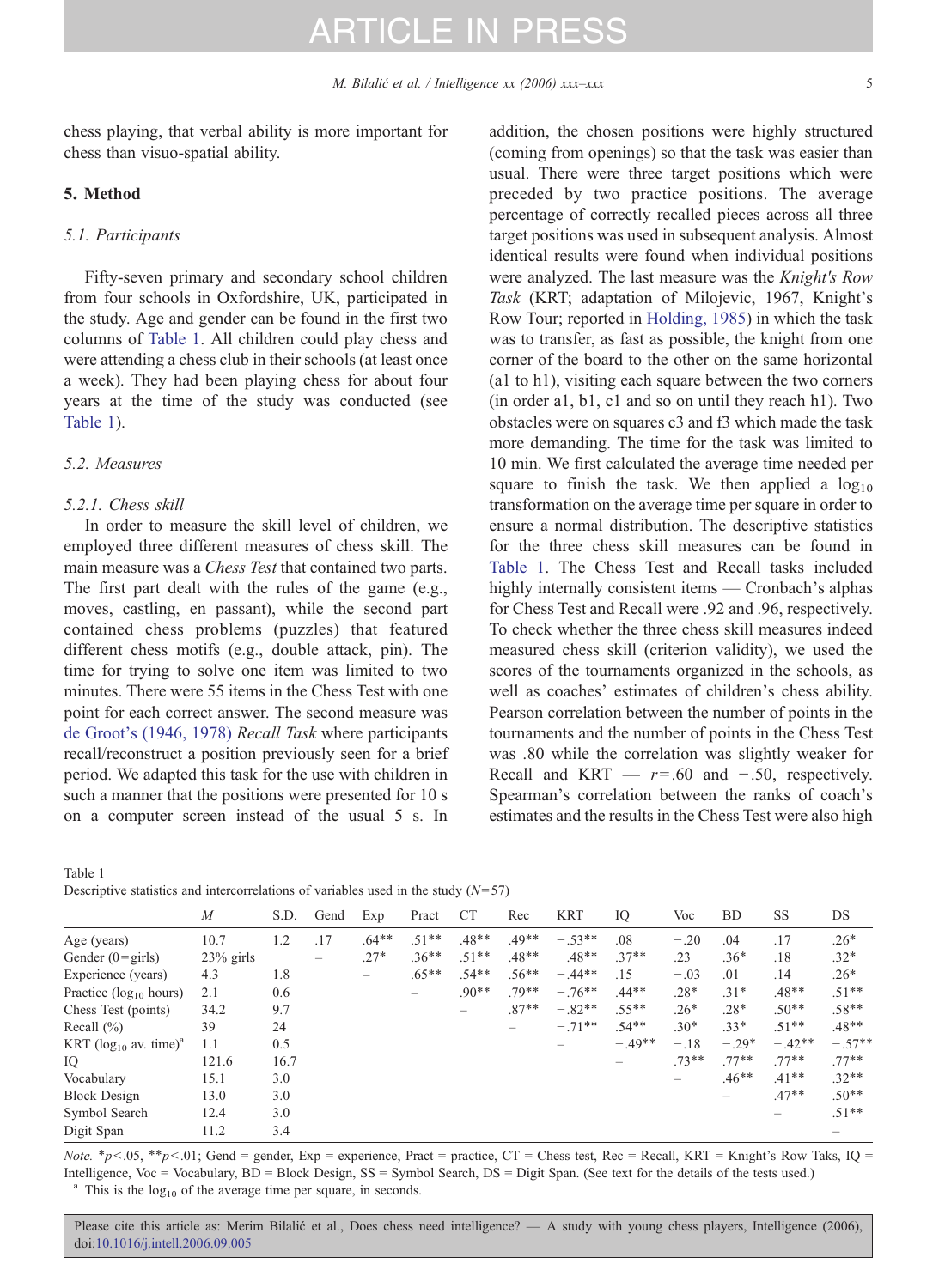(.90), while the correspondence with Recall and KRT were slightly weaker (.80 and −.65, respectively). All correlations are the average of the correlations in the four schools and all were significant at the .05 level. All three chess skill measures correlated highly with each other (see [Table 1\)](#page-4-0) and a factor analysis using the three chess skill measures produced one factor. This reinforces the belief that all tasks captured the same construct, most likely chess skill, which is evidence for concurrent validity (sharing the variance with measures that are believed to measure the construct).

#### 5.2.2. Intelligence

Four subtests from the WISC III were applied. They represent four major abilities that could influence chess skill acquisition. The Vocabulary subtest (children orally define a series of orally presented words) was used to test verbal abilities; Block Design (replicating geometric patterns with red and white colored cubes from both two and three dimensional models) for visuospatial abilities; Symbol Search (indicating, by marking a box, whether a target symbol appears in series of symbols) for speed of processing; and *Digit Span* (repeating a list of orally presented numbers forward and backward — we used a combined score of both forward and backward span, but similar results were obtained when forward and backward scores with age control were used separately) for memory capacity. Vocabulary and Block Design are the most reliable tests for measuring g in the whole WISC III ([Kaufman, 1994](#page-13-0)) and are frequently used together as a short form ([Sattler,](#page-13-0) [1992](#page-13-0); the correlation between the IQ obtained with Vocabulary and Block Design and the full scale IQ is above .80). Adding Symbol Search and Digit Span provides additional reliability to the estimated IQ and makes it possible to use a composite intelligence score (IQ) in the study. On the other hand, all four subtests tap different abilities and are not particularly highly related. Therefore, it is possible to examine diverse intellectual abilities and their influence on the acquisition of chess skill. The estimated overall IQ is obtained using the formula provided by [Sattler \(2001; pp. 744](#page-13-0)–748) which converts the standardized scores (where M is 10 and S. D. is 3) of subtests into the IQ scale (where the mean is 100 and the standard deviation 15). The standardized scores were used in all analyses.

### 5.2.3. Practice

A face to face interview was conducted in order to collect the background data (e.g., date of birth) and to obtain children's estimates of the time when they started to play chess (start year) and the amount of time they

spent playing chess up to the point of the interview (practice). The obtained estimates were cross-checked with parents who were sent a questionnaire with the same questions. Over 70% of parents returned the filled questionnaire. The Pearson correlation between parents' and children's estimates of the time spent on chess before the interview was .71. As a rule, we kept parents' estimates in the analyses except in the cases where children had learnt to play chess in their schools. We felt that those parents would be an unreliable source of the time spent on chess because they only rarely played chess with their children (some of them could not play chess at all). In addition to the interview, diaries for logging daily amounts of practice were used in the first two terms (about half a year) before the actual testing took place. Children were asked to fill in the diaries every week and the first author visited the chess clubs every week to ensure that the children remembered to do this. In addition, parents were informed about the diary routine and most of them agreed to help logging the time spent doing chess. At the end of the diary period, children were asked to estimate the time they spent on chess during the diary period. The Pearson correlation between their estimates and the data from diary was very high (.99 and .98 for each of the two school terms) which indicates that children can reliably estimate their practice times at least within a couple of months. In all analyses we used a  $log_{10}$  transform of the practice data time.

### 5.2.4. Experience

Experience was measured as the number of years of playing chess, that is, the time in years between the point where the child learned to play chess and the actual testing. As previously mentioned, the questionnaire was sent to the parents to estimate the time when their children started to play chess. The Pearson correlation between parents' and children's answers for questions about the start year was .91. As with practice, we took parents' estimates in the cases where they introduced their children to chess and children's estimates if they learned it in school.

### 5.3. Procedure

As a part of a larger project (Bilalić[, 2006](#page-12-0)), we firstly obtained agreement from the schools which were regularly organizing a chess club within their programme. The children in the chess clubs were then familiarized with the project and asked if they were willing to participate. All children who were regularly attending the chess clubs agreed to participate. A letter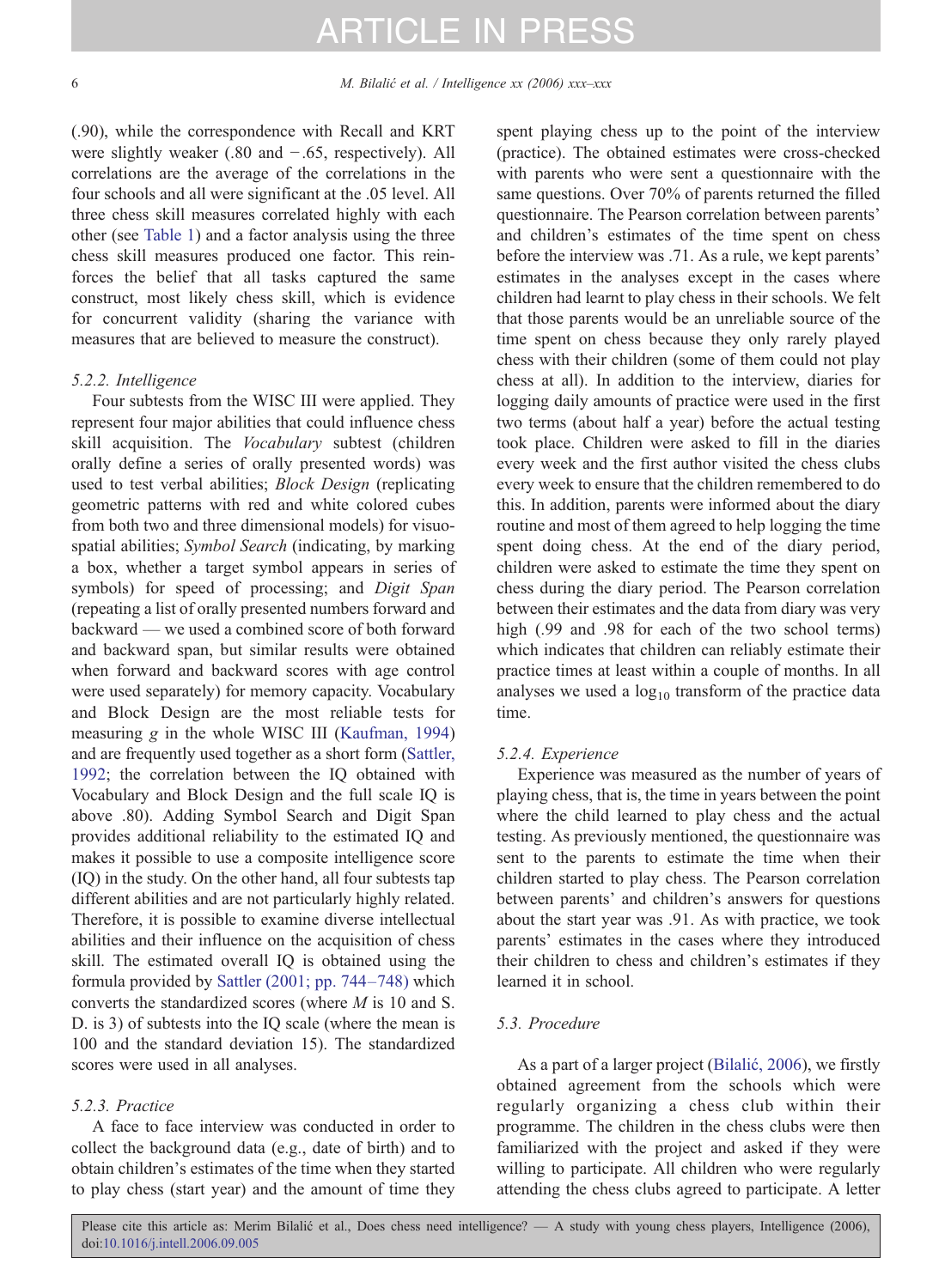briefly describing the study was sent to the parents of the children. About 75% of parents contacted agreed to participate in the study. The initial face to face interview was conducted first. The parents' questionnaire was sent out next while the intelligence testing was conducted during the diary period. The session with chess skill measures was conducted last and just after the second face to face interview in which we collected children's estimates of the practice times for the diary period. All four WISC-III subtests were administered in one session in the following sequence: Block Design, Vocabulary, Symbol Search, and Digit Span. The testing with chess measures was done in two sessions in order to minimize the pressure on young children. In the first session, the Knight's Row Task and the Recall task were conducted. The knight's row task was conducted on a chessboard taken from the chess club so that the children were familiar with it. A Macintosh laptop (11″ screen) was used for the recall task (for information about the software used, see [Gobet & Simon, 1998](#page-13-0)). The second session featured only the chess test which was administered on a PC laptop (15″ screen). Both testing sessions, as well as the intelligence testing and face to face interview, were conducted in the same quiet room (e.g., head teacher's office, library or computer room during classes when they were quiet).

### 5.4. Statistical analysis

We used hierarchical regression analysis to test how gender, age, intelligence, practice, and experience predict the results on the chess skill measures. All variables were checked for normal distribution and necessary transformations were made where needed (e.g., practice and KRT). The relations of the predictors with the chess skill measures were linear but some of the predictors were moderately related (see [Table 1](#page-4-0)). Although none of the correlations between predictors exceeded .65, the inter-predictor correlations may result in multicollinearity which would make the estimation of the error terms inexact and produce distorted significance levels. To test out this possibility, we calculated the variance inflation factor (VIF) for each predictor. VIF shows the increased amount of variance for the regression coefficient in question relative to a situation where all predictors were unrelated. Almost all predictors had the VIF value of less than 2.00 (the exception being experience which had a VIF value of less than 3.00) indicating that multicollinearity was not a problem (the cut-off value being 4.00; [Fox, 1991](#page-13-0)). Finally, we made sure that other relevant indicators (e.g., homoscedasticity, error distribution, outliers) confirmed

that the regression analyses were reliable [\(Cohen,](#page-12-0) [Cohen, West, & Aiken, 2003\)](#page-12-0).

### 6. Results

# 6.1. General intelligence of young chess players descriptive statistics

The means and standard deviations of the variables used in the study, as well as the intercorrelations among the variables, are presented in [Table 1](#page-4-0). Our sample was above average intelligence, confirming the previous findings of high intelligence in young chess players (e.g., [Frydman &](#page-13-0) [Lynn, 1992; Horgan & Morgan, 1990\)](#page-13-0). Chess skill measures were positively and moderately correlated with age, gender, experience, and the composite IQ score. The highest correlation with chess skill measures was practice, that is the  $log_{10}$  of hours children spent on playing chess (over.75 for all three chess skill measures). The Vocabulary and Block Design subtests were rather moderately associated with chess skill measures, while Digit Span and Symbol Search correlated higher. Both experiences, that is the number of years playing, and the composite IQ score were positively correlated, with a similar magnitude, with all three measures of chess skill. It should be noted that experience was not significantly related to IQ nor any other intelligence subtest except Digit Span. Practice, on the other hand, was moderately but significantly correlated with the IQ as well as with all intelligence subtests, especially Digit Span and Symbol Search. Finally, there were no stark discrepancies between different measures of chess skill and their associations with intelligence, practice, and the other variables of interest.

# 6.2. The association of intelligence, practice, and experience with chess skill  $-$  predictive analysis

In order to see how intelligence (and different abilities), practice, experience, age, and gender are correlated with chess skill when they are all taken into account, we performed a hierarchical regression analysis for each of the three chess skill measures. We made sure that the following variable in the hierarchical regression analysis was unlikely to cause the preceding one [\(Cohen et al.,](#page-12-0) [2003\)](#page-12-0). In all three regression analyses we first entered gender (Model 1) followed by age (Model 2), then added the composite IQ (Model 3) after which practice was included (Model 4), and finally experience was added as the last predictor (Model 5). While one can imagine that intelligence can cause practice because more intelligent children may be more interested in an intellectual endeavour such as chess, one can be relatively sure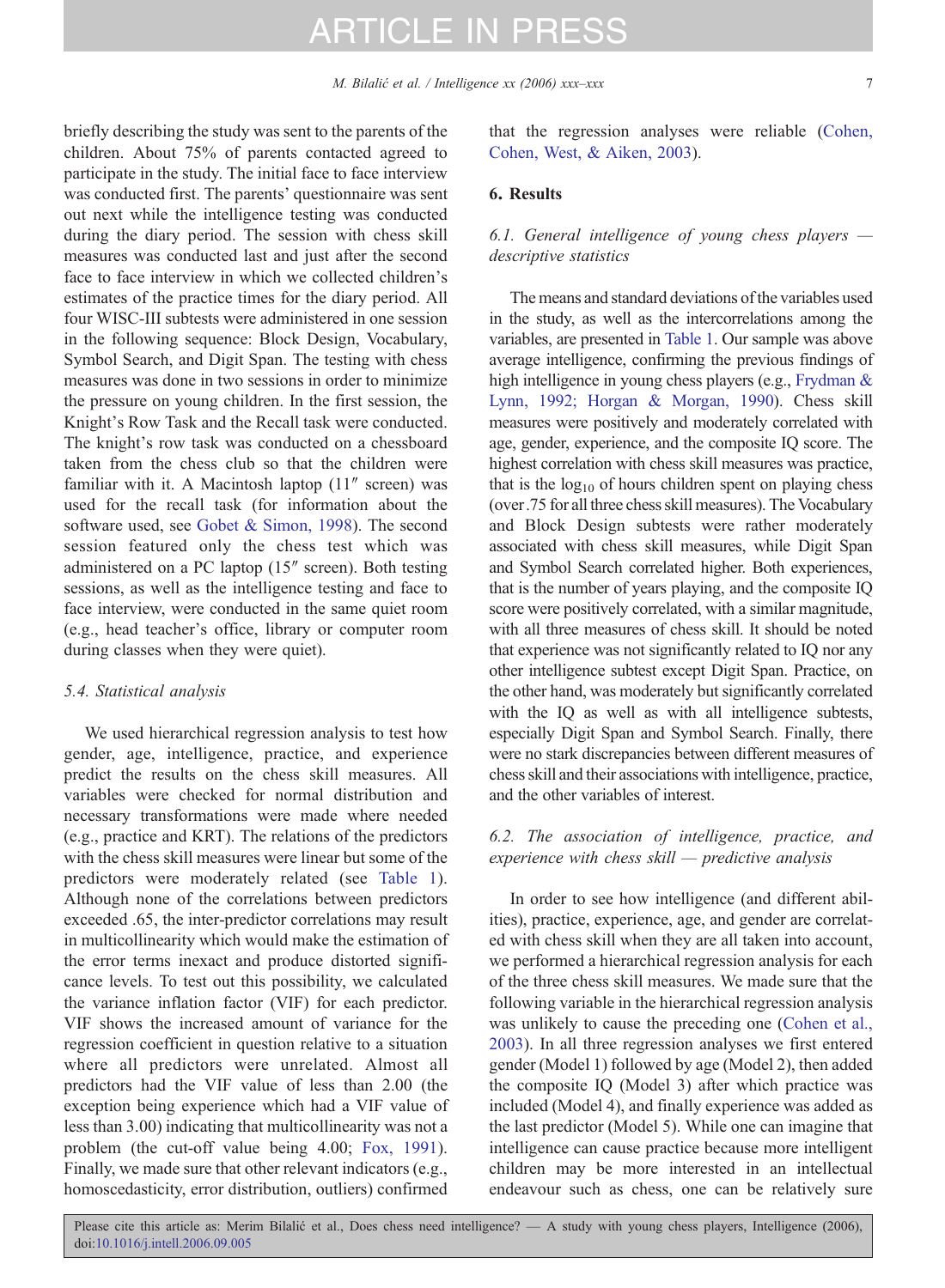<span id="page-7-0"></span>8 M. Bilalić et al. / Intelligence xx (2006) xxx-xxx

that chess practice should not influence intelligence. Similarly, experience and practice are related but while experience per se does not necessarily equal practice, practice always equals experience. The results for the Chess Test, Recall, and KRT are presented in Table 2.

In all three regression analyses, age and gender explained around 40% of the variance in the chess skill measures pointing to an unsurprising pattern of results where boys and older children play better chess than young children and girls (see Model 1 and 2 in Table 2).

Table 2

Hierarchical regression analysis on Chess Test, Recall, and KRT using age, gender, experience (years playing), practice, IQ, and individual intelligence subtests as predictors

|                        |            | $\beta$  | $\boldsymbol{p}$ | <b>VIF</b> | $R^2$ | $\Delta R^2$ | $\Delta F(df)$ | $\Delta p$ |
|------------------------|------------|----------|------------------|------------|-------|--------------|----------------|------------|
| Chess Test $(N=57)$    |            |          |                  |            |       |              |                |            |
| Model 1                | Gender     | 0.51     | 0.00             | 1.00       | 0.26  | 0.26         | 19.71 (1.55)   | 0.00       |
| Model 2                | Gender     | 0.45     | 0.00             | 1.03       | 0.43  | 0.16         | 15.33 (1.54)   | 0.00       |
|                        | Age        | 0.41     | 0.00             | 1.03       |       |              |                |            |
| Model 3                | Gender     | 0.30     | 0.00             | 1.18       | 0.57  | 0.14         | 17.5(1.53)     | 0.00       |
|                        | Age        | 0.40     | 0.00             | 1.03       |       |              |                |            |
|                        | IQ         | 0.41     | 0.00             | 1.16       |       |              |                |            |
| Model 4                | Gender     | 0.17     | 0.01             | 1.24       | 0.86  | 0.29         | 104.74 (1.52)  | 0.00       |
|                        | Age        | $0.08\,$ | $\rm ns$         | 1.39       |       |              |                |            |
|                        | IQ         | 0.16     | 0.01             | 1.37       |       |              |                |            |
|                        | Practice   | 0.72     | 0.00             | 1.80       |       |              |                |            |
| Model 5                | Gender     | 0.18     | 0.00             | 1.25       | 0.86  | 0.01         | 2.14(1.51)     | 0.15       |
|                        | Age        | 0.12     | $\rm ns$         | 1.76       |       |              |                |            |
|                        | IQ         | 0.15     | 0.02             | 1.40       |       |              |                |            |
|                        | Practice   | 0.78     | 0.00             | 2.33       |       |              |                |            |
|                        | Experience | $-0.12$  | $\rm ns$         | 2.32       |       |              |                |            |
|                        |            |          |                  |            |       |              |                |            |
| <i>Recall</i> $(N=57)$ |            |          |                  |            |       |              |                |            |
| Model 1                | Gender     | 0.48     | 0.00             | 1.00       | 0.23  | 0.23         | 16.19(1.55)    | 0.00       |
| Model 2                | Age        | 0.41     | 0.00             | 1.03       | 0.40  | 0.17         | 15.75 (1.54)   | 0.00       |
|                        | Gender     | 0.42     | 0.00             | 1.03       |       |              |                |            |
| Model 3                | Age        | 0.26     | 0.01             | 1.18       | 0.54  | 0.14         | 16.44(1.53)    | 0.00       |
|                        | Gender     | 0.41     | 0.00             | 1.03       |       |              |                |            |
|                        | IQ         | 0.40     | 0.00             | 1.16       |       |              |                |            |
| Model 4                | Gender     | 0.16     | 0.06             | 1.24       | 0.71  | 0.16         | 29.06 (1.52)   | 0.00       |
|                        | Age        | 0.17     | 0.06             | 1.39       |       |              |                |            |
|                        | IQ         | 0.22     | 0.02             | 1.37       |       |              |                |            |
|                        | Practice   | 0.54     | 0.00             | 1.80       |       |              |                |            |
| Model 5                | Gender     | 0.16     | 0.07             | 1.25       | 0.71  | 0.00         | 0.18(1.51)     | 0.67       |
|                        | Age        | 0.15     | $\rm ns$         | 1.76       |       |              |                |            |
|                        | IQ         | 0.22     | 0.02             | 1.40       |       |              |                |            |
|                        | Practice   | 0.52     | 0.00             | 2.33       |       |              |                |            |
|                        | Experience | 0.05     | ns               | 2.32       |       |              |                |            |
| $KRT$ ( $N=57$ )       |            |          |                  |            |       |              |                |            |
| Model 1                | Gender     | $-0.47$  | 0.00             | 1.00       | 0.23  | 0.23         | 16.01(1.55)    | 0.00       |
| Model 2                | Gender     | $-0.40$  | 0.00             | 1.03       | 0.43  | 0.21         | 19.54 (1.54)   | 0.00       |
|                        | Age        | $-0.46$  | 0.00             | 1.03       |       |              |                |            |
| Model 3                | Gender     | $-0.27$  | 0.01             | 1.18       | 0.54  | 0.11         | 12.25(1.53)    | 0.00       |
|                        | Age        | $-0.45$  | 0.00             | 1.03       |       |              |                |            |
|                        | IQ         | $-0.35$  | 0.00             | 1.16       |       |              |                |            |
| Model 4                | Gender     | $-0.18$  | 0.04             | 1.24       | 0.67  | 0.13         | 20.16 (1.52)   | 0.00       |
|                        | Age        | $-0.24$  | 0.02             | 1.39       |       |              |                |            |
|                        | IQ         | $-0.19$  | 0.05             | 1.37       |       |              |                |            |
|                        | Practice   | $-0.48$  | 0.00             | 1.80       |       |              |                |            |
| Model 5                | Gender     | $-0.20$  | 0.02             | 1.25       | 0.69  | 0.03         | 4.47 (1.52)    | 0.04       |
|                        | Age        | $-0.34$  | 0.00             | 1.76       |       |              |                |            |
|                        | IQ         | $-0.16$  | 0.09             | 1.40       |       |              |                |            |
|                        | Practice   | $-0.60$  | 0.00             | 2.33       |       |              |                |            |
|                        | Experience | 0.25     | 0.04             | 2.32       |       |              |                |            |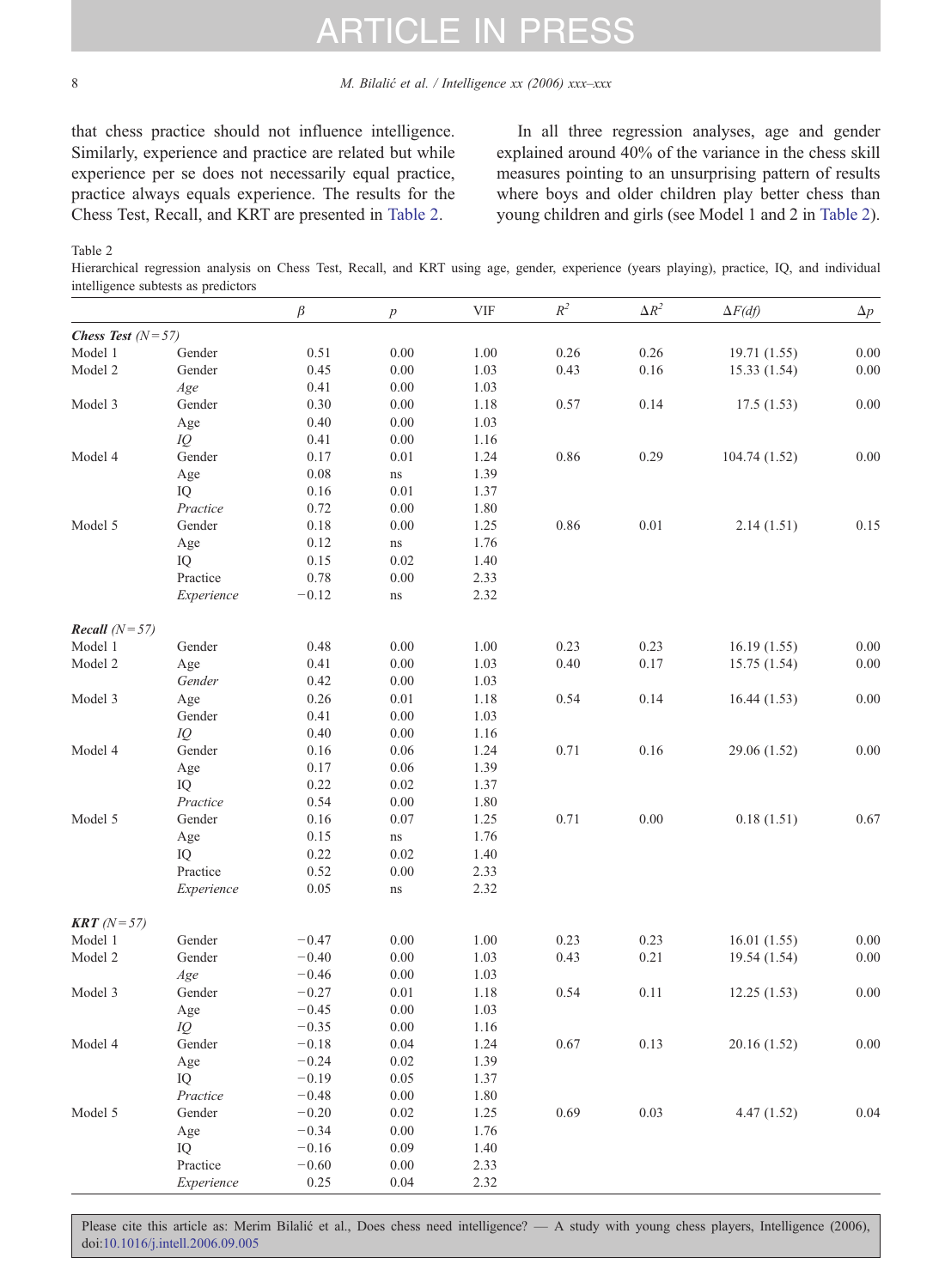The inclusion of IQ, nevertheless, increased the explained variance to around 55% in all three chess skill measures (see Model 3 in [Table 2\)](#page-7-0). When practice was entered (Model 4) in the analyses it raised the explained variance to around 70% for Recall and KRT, while the Chess Test variance was particularly well explained (86%). After the inclusion of practice all other variables became weaker predictors of chess skill. Intelligence still remained a significant predictor, although its influence was weaker, while age became an insignificant predictor. The exception to this pattern of results was KRT where age remained significant even after the inclusion of practice, while intelligence became insignificant when practice was accounted for. In all three chess skill measures, practice was the best predictor. Experience (Model 5) did not contribute significantly to the explanation of the Chess Test and Recall results. Experience was also not a significant predictor of the KRT scores but it did significantly explain some variance in the results. This is most likely due to the association of experience with age and practice — the coefficients for age and practice became higher in absolute value with the inclusion of experience. This was also reflected by the VIF value for experience as well as by the increase in the VIF values for age and practice.

When the intelligence subtests were entered separately and individually to Model 3 instead of IQ, the best predictors were not spatial (Block Design) and verbal (Vocabulary) abilities as some researchers speculated (e.g., [Chase & Simon, 1973a,b; Frydman & Lynn, 1992;](#page-12-0) [Holding, 1985; Howard, 1999, 2005a,b\)](#page-12-0) but memory capacity (Digit Span) and processing speed (Symbol Search). Block Design did not predict significantly any of the three chess skill measures while Vocabulary significantly predicted Chess Test and Recall (standardized beta coefficients,  $\beta$ , of .27 and .33 respectively). The best predictors of the Chess Test and Recall scores were Digit Span and Symbol Search (βs of .38 and .37 for Chess Test; .28 and .39 for Recall, respectively) while the KRT scores were only significantly predicted by Digit Span ( $\beta$ =−.38).

We also checked how individual intelligence subtests predicted the three chess skill measures when practice had been included in the regression analyses (Model 4). Chess Test was significantly predicted only by Digit Span  $(\beta = .14)$  while Symbol Search and Vocabulary just failed to reach the 0.05 significance level ( $\beta$ =.12 and .11, respectively). Recall was significantly predicted by Symbol Search and Vocabulary (both  $\beta$ =.20) while Digit Span proved to be the only significant predictor of KRT ( $\beta$ =−.22). Bock Design was not a significant predictor of any of the chess skill measures, although it just failed to reach the significance in Recall ( $\beta$ =.16).

#### 6.3. Elite subsample

It thus seems that intelligence has a role in chess playing of children even when gender, age, experience, and practice are controlled for. It is possible, however, that the influence of intelligence is present only with samples of children of wide chess skill range who had just recently started to play chess. As previously mentioned, other studies using a sample of elite child chess players did not find a significant link (e.g., [Horgan](#page-13-0) [& Morgan, 1990\)](#page-13-0) while some even found a significant negative association (e.g., [Gruber et al., 1994\)](#page-13-0). In order to examine this possibility, we performed a similar analysis on a subsample of elite young chess players. Among the children participating in the study there were 23 children (all boys, mean age  $11.4$ , S.D. = 1.2) who were regularly participating in local, national and some even in international chess competitions. In comparison with the players in the rest of the sample, the players had higher IQ scores (133 vs. 114;  $t(55)=4.9, p<.001$ ), were more experienced  $(5.5 \text{ vs. } 3.5; t(55)=5, p<.001)$ and spent more time playing chess  $(2.8 \text{ vs. } 1.9; t(55))$ = 10.4,  $p<.001$ ).

All of players in the elite subsample had a chess rating which we will use as the measure of chess skill. Chess rating is based exclusively on the results against other rated players. It is thus an objective measure of chess skill (given enough rated games). The average rated player, all adults and children included, has a rating of 1500 with a standard deviation of 200. One can be fairly sure that children as good as 1100 (2 S.D. below the average) will beat adults who occasionally play chess and regard themselves as competent players. Expert chess players start from 2100 (3 S.D. above the mean) while the very best players in the world, grandmasters, have a rating 2500 or more (5 S.D. above the mean). Taking these considerations into account, and given their age, our elite subsample was truly exceptional. The average rating was  $1603$  (S.D. = 109). The highest rating was 1835, more than 1.5 S.D. above the mean, while the lowest was 1390, half an S.D. below of the average player. (All children had British Chess Federation ratings which we converted into the international ELO rating using the current formula provided by the British Chess Federation:  $ELO = (BCF * 5) + 1250.$ 

The results of the hierarchical regression analysis using age, experience, practice and IQ or intelligence subtests as predictors of the rating are presented in [Table 3.](#page-9-0) The most surprising result was that IQ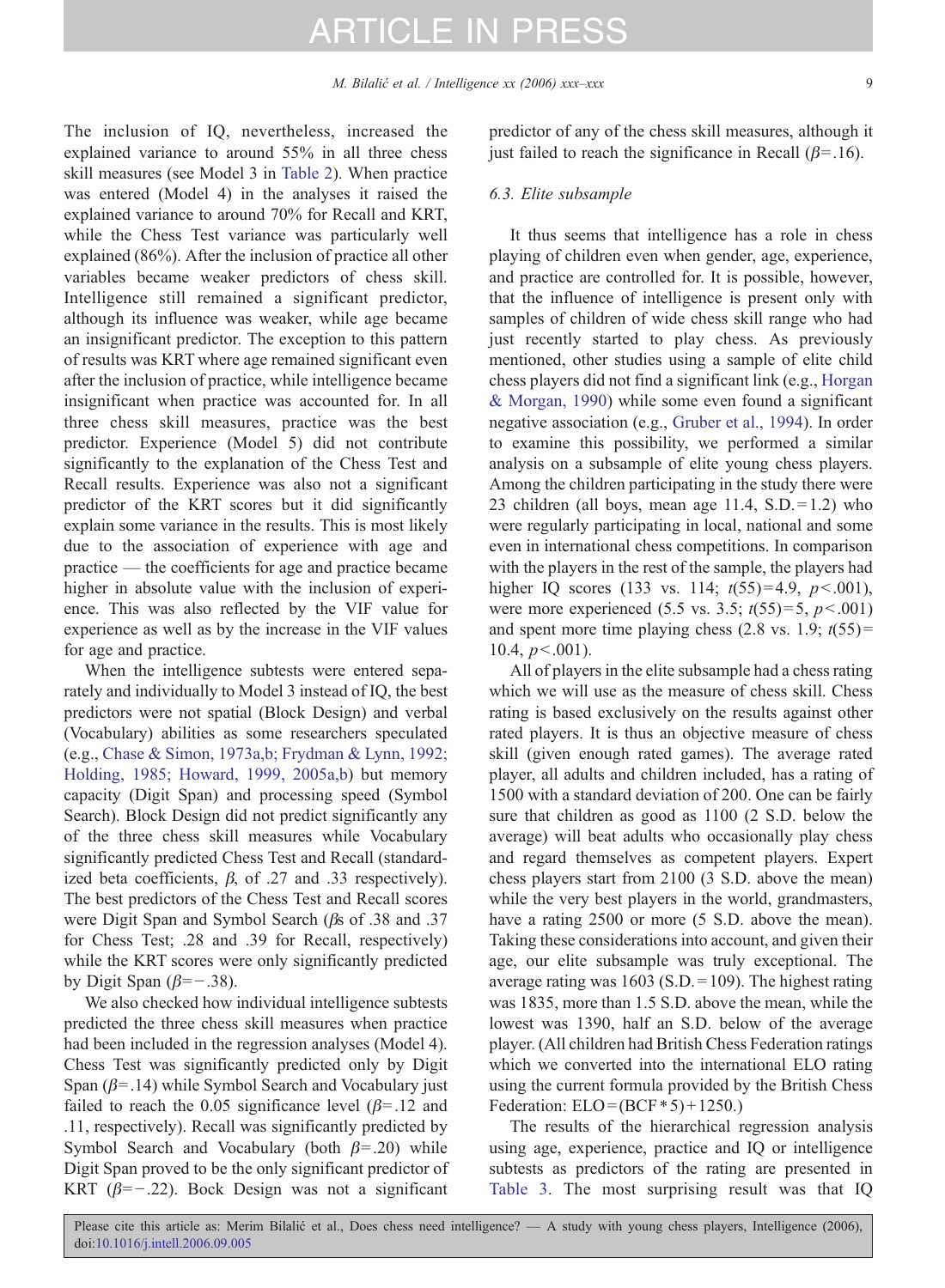Table 3

# ARTICLE IN PRESS

<span id="page-9-0"></span>10 M. Bilalić et al. / Intelligence xx (2006) xxx-xxx

| Therafellow regression analysis on EEO of the entersubsample asing age, experience (fears of playing), placified, reg. and marriagamente<br>subtests as predictors |          |         |      |      |      |              |                |            |  |  |
|--------------------------------------------------------------------------------------------------------------------------------------------------------------------|----------|---------|------|------|------|--------------|----------------|------------|--|--|
| Chess rating $(n=23)$                                                                                                                                              |          |         |      | VIF  |      | $\Delta R^2$ | $\Delta F(df)$ | $\Delta p$ |  |  |
| Model 1                                                                                                                                                            | Age      | 0.32    | ns   | 1.00 | 0.10 | 0.10         | 2.33(1.21)     | 0.14       |  |  |
| Model 2                                                                                                                                                            | Age      | 0.22    | 0.26 | 1.05 | 0.30 | 0.20         | 5.76(1.20)     | 0.03       |  |  |
|                                                                                                                                                                    | IQ       | $-0.46$ | 0.03 | 1.05 |      |              |                |            |  |  |
| Model 3                                                                                                                                                            | Age      | 0.26    | ns   | 1.05 | 0.59 | 0.29         | 13.11(1.19)    | 0.00       |  |  |
|                                                                                                                                                                    | IQ       | $-0.18$ | ns   | 1.31 |      |              |                |            |  |  |
|                                                                                                                                                                    | Practice | 0.60    | 0.00 | 1.25 |      |              |                |            |  |  |

Model 4 Age 6.58 0.01 1.98 0.70 0.11 6.42 (1.18) 0.02

Hierarchical regression analysis on ELO of the elite subsample using age, experience (years of playing), practice, IQ, and individual intelligence

negatively correlated with chess rating, indicating that the children with lower IQ scores were better players in the elite subsample (see Model 2). Age, on the other hand, did not play a significant role in the chess rating prediction (Model 1 and 2). But practice had a large positive impact on the rating (Model 3). Intelligence had moderately negative and significant influence when practice was not included (Model 2). After the inclusion of practice, intelligence lost some of its negative impact on chess rating. Experience, on the other hand, became a moderately and significantly negative predictor when it was added (Model 4). Again, this probably reflects the association of experience with age  $(r(23) = .64, p = .001)$ and practice  $(r(23)=.46, p=.028)$  which can also be seen in the relatively high VIF value for experience. Model 3, which included practice, explained altogether 60% of the variance in the chess rating, 30% more than the previous model (Model 2) did with age and IQ. The full model with experience as the final predictor explained 70% of the variance.

IQ  $-0.29$  0.07 1.42 Practice 0.79 0.00 1.59  $Experience$   $-0.54$   $0.02$   $2.72$ 

The situation was not much different when IQ was replaced with individual intelligence subtests in Model 2. Virtually all intelligence subtests were negatively related to chess skill. Symbol Search and Block Design had the highest significant correlations ( $\beta$ = −.44 and  $\beta$ = −.42, respectively) while Vocabulary and Digit Span were not significant predictors of chess rating (βs of −.26 and −.07, respectively). All subtests had a negative association with rating in Model 3, but none of them reach the significance level.

At first sight the surprising result of a *negative* influence of intelligence on chess rating does not seem to be a result of using different measures for the two groups, chess skill measures for the whole sample and chess rating for the elite sub-sample. Chess rating was highly correlated with Chess Test even after controlling for age  $(pr(23) = .82, p < .001;$  Pearson correlation,  $r, = .77)$ showing that both measures capture the same construct.

The other two chess skill measures, Recall and KRT, were somewhat less related to chess rating (.45 and −.24, respectively). However, when a hierarchical regression analysis was carried out on the same elite subsample using Chess Test scores instead of chess rating, intelligence had virtually no influence on Chess Test after practice was included (the association was negative,  $\beta$ = −.22, before the inclusion of practice). The effect of intelligence on Recall and KRT was not significant but at least it did not have negative influence. The bivariate correlations between intelligence and chess skill measures within the elite subsample indicated that chess rating was particularly negatively associated with intelligence  $(r(23) = -.51; p = .014)$ , while the other three chess skill measures did not have significant associations (−.21, .05, −.10, for Chess Test, Recall, and KRT, respectively).

This indicates that the negative association between intelligence and chess rating was partly the consequence of different chess skill measures. Given that the chess skill measures were relatively well associated with external predictors (see Method section), it could be argued that chess rating was not a stable measure. This does not seem to be the case because, just in the last year, the average number of competition games the elite subsample played was around  $30$  (S.D. = 7.6). The number of games on which the rating is based is a useful indicator of the rating validity and stability and in this case it indicates that chess rating was reliable. The number of games is probably even bigger given that most of the children had chess rating for a couple of years. (We were not able to obtain the exact numbers because BCF does not have this information in their database.)

Furthermore, the same external criteria used to validate the three chess skill measures also indicated that chess rating is a valid measure — correlations with coaches' ratings were over .90. If anything, chess ratings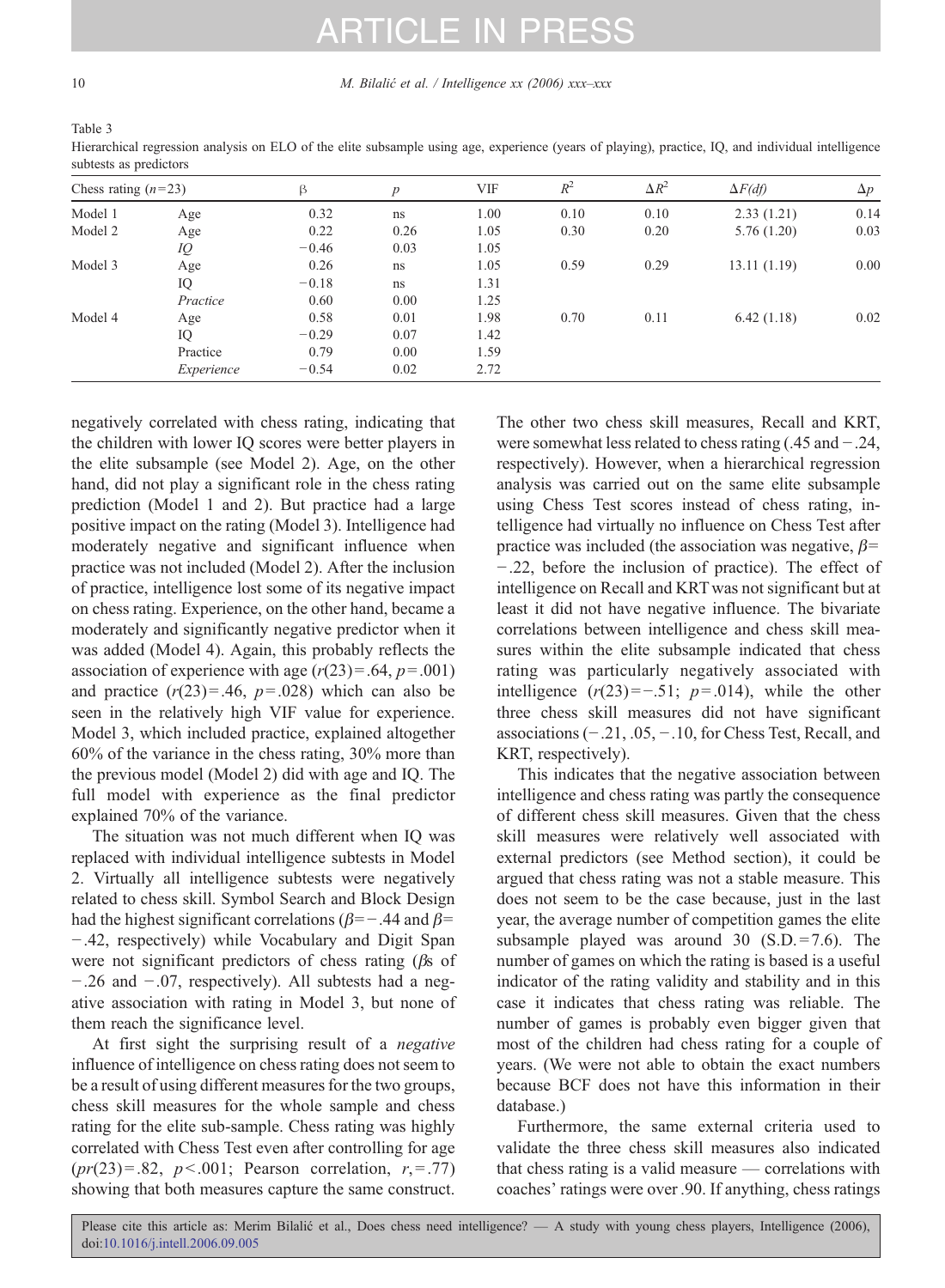seem to be a better measure of chess skill than Chess Test, Recall, and KRT. It is possible that the three chess skill measures applied here were less sensitive when it comes to the elite subsample, which may, in part, explain the discrepancy in the results obtained with the elite subsample when different measures of chess skill were employed.

One could also argue that our results may be artefacts of the decision to use standardized intelligence scores and to include age as one of the predictors in the regression analyses. However, we performed the same analyses with raw intelligence scores and age as well as with standardized scores and without age. All analyses produced comparable results as presented here – intelligence had a positive albeit weaker effect on chess skill than practice when the whole sample was taken into account, while the link was moderately negative (just failing to reach significance) in the elite subsample.

Finally, it is possible that the elite subsample was not only highly intelligent but also restricted in the range of intelligence, which may have distorted the association with chess rating. The intelligence scores in the elite subsample varied slightly less than the intelligence scores of the other child players (standard deviation for the elite subsample was 12, while it was 15.3 for the rest of children) and were slightly more restricted in comparison with the other players (range for IQ in the elite sample was 108–157, while the range for the other players was 83–146). The elite sample did not, however, encompass only highly intelligent children but also children with average IQ scores (e.g., some of the best players had IQs lower than 116). It is possible that these children with average intelligence had to spend more time in order to compensate for their less advanced intelligence, while highly intelligent children could achieve similar proficiency with less practice (see [Detterman & Ruthsatz, 1999](#page-12-0)). This indeed seems to be the case as indicated by the negative relationship between intelligence and practice in the elite subsample  $(r(23) = -.44, p = .036)$ . If the less intelligent children in the elite subsample needed more time than their intellectually better endowed peers to achieve a similar skill level, the association between practice and skill should become weaker when intelligence is controlled for. The effect of intelligence on the practice – chess skill link, however, was not strong enough to render the link among the elite subsample insignificant (the correlation after controlling for intelligence was still respectable —  $pr(23) = .60$ ,  $p = .003$ ; the correlation without controlling for intelligence was higher —  $r(23) = .69, p < .001$ .

### 7. Discussion

Our results highlight how difficult it is to find an unambiguous association between intelligence and chess skill. When we tested the whole sample of children, some of whom had just recently started to play chess, we found a moderately positive correlation between intelligence and chess skill thus confirming some previous studies (e.g., [Frydman & Lynn, 1992;](#page-13-0) [Horgan & Morgan, 1990\)](#page-13-0). But when we examined the role of intelligence among highly skilled young chess players we found not only the same absence of the association between intelligence and chess skill that is usually reported among adult chess players (e.g., [Cranberg & Albert, 1988; Djakow et al., 1927; Doll &](#page-12-0) [Mayr, 1987; Ellis, 1973; Grabner et al., 2006;](#page-12-0) [Unterrainer et al., 2006; Waters et al., 2002](#page-12-0)), but also that smarter children had actually achieved a lower level of chess skill. This unexpected negative association between intelligence and chess skill is partly the consequence of the different chess skill measures used for the whole sample and the elite subsample. When the chess skill measures were used instead of chess rating in the elite subsample, the association between chess skill measures and intelligence was not negative. But, nevertheless, the association was nonexistent which implies that intelligence does not have a major impact on the chess skill of very good young chess players.

The unexpected results in the elite subsample can be explained by considering practice. While more intelligent children seemed to spend more time on chess than their less intelligent peers (see [Table 1](#page-4-0)), this was not the case in the elite subsample — more intelligent children in the elite subsample invested less time in chess. Since practice is by far the best predictor of chess rating, it can be understood why intelligence had a negative association with chess rating. On the other hand, it was also clear that the elite subsample had a restricted range of IQ scores in comparison with the other players. The range restriction in this particular study was not, however, particularly high and although more intelligent elite players spent less time on chess than their less intelligent peers, practice was still highly associated with rating after intelligence was controlled for.

These results suggest that the differences in the amount of time spent on chess between less and more intelligent players in the elite subsample may not be as large as one would expect if intelligence was particularly strongly correlated with chess skill. It is possible that some specific chess activity children engaged with made an additional impact on chess skill. Practice in our study can hardly be called deliberate practice where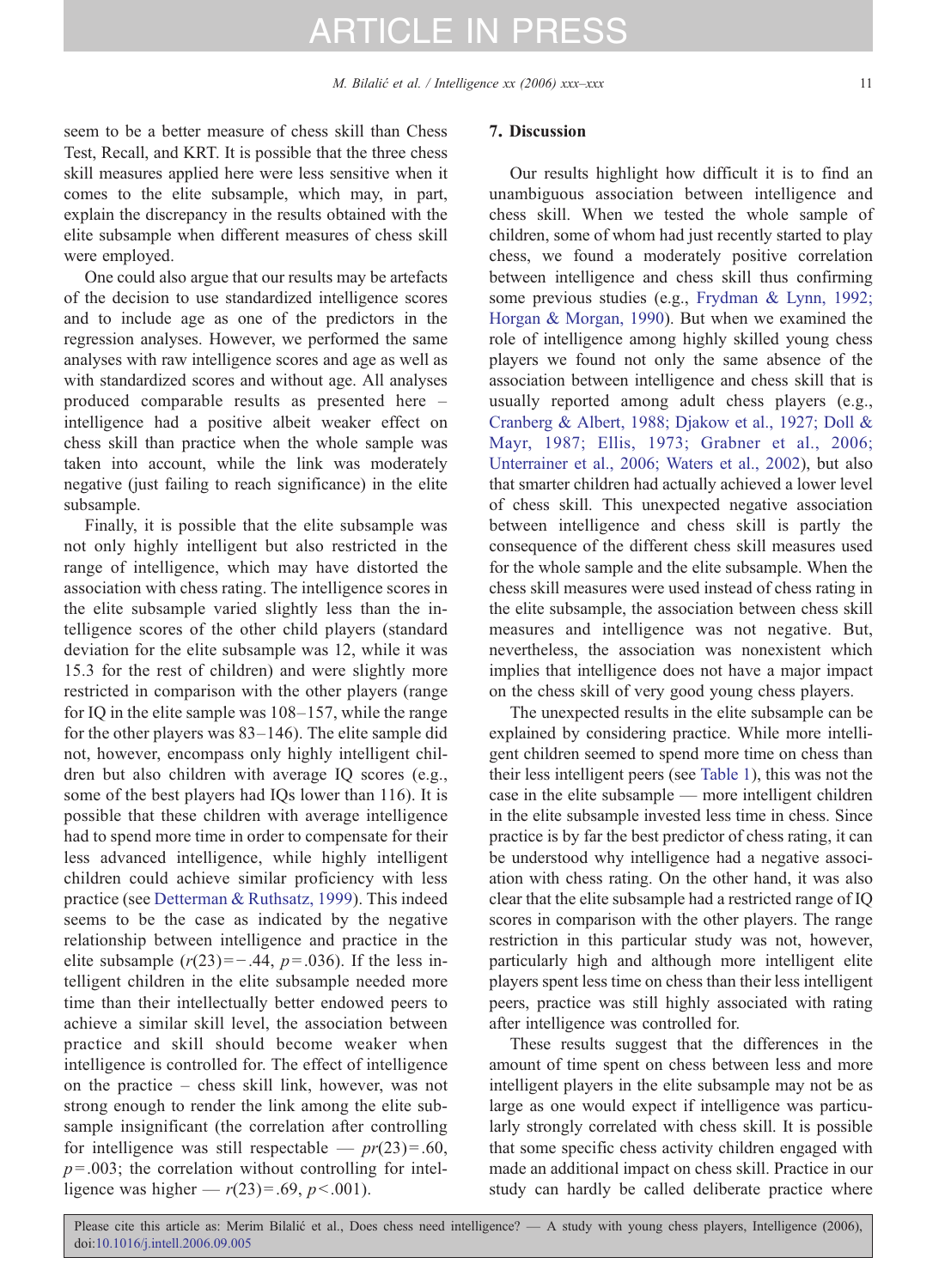players intentionally focus on parts of their performance they want to improve, because it consisted mostly of playing chess games during the chess club time. However, some players in the elite subsample were particularly active playing tournaments and receiving individual and group chess coaching.

Individual intelligence subtests were weaker predictors than the composite IO score. Some of them, especially Symbol Search and Digit Span, nevertheless predicted chess skill measures well. It is somewhat surprising that visuo-spatial ability, as measured by Block Design, was arguably the worst predictor of chess skill among all other abilities we used in this study. This finding is in stark contrast with speculation of lay people and some researchers (e.g., [Frydman & Lynn, 1992;](#page-13-0) [Howard, 2005a,b](#page-13-0)) as well as with some empirical findings (e.g., [Frydman & Lynn, 1992; Horgan &](#page-13-0) [Morgan, 1990](#page-13-0)). The studies on visuo-spatial abilities and chess are not without their problems, as we argued in the introduction. It is also possible that mental rotation tasks [\(Shepard & Metzler, 1971\)](#page-13-0), which were not used in the previous studies or in this one, would be more suited to capture the layman's notion of calculation and manipulation of chess positions. Given that Binet's study on blindfold chess (1966/1893) demonstrated that even the best players do not visualise the transformations on their imagined chess board with concrete images, and given the abundance of findings which suggest that search abilities do not matter as much as knowledge acquired through practice (e.g., [Campi](#page-12-0)[telli & Gobet, 2004; Chase & Simon, 1973a; de Groot,](#page-12-0) [1946, 1978; Gobet, 1998; Saariluoma, 1995](#page-12-0)), we believe that the common view of the great importance of visuo-spatial ability is a myth.

One of the reasons why visuo-spatial abilities did not correlate with chess skill in this study with young players is practice. Practice had the biggest effect on chess skill measures in all analyses. When it was included in the analyses, not only was the influence of intelligence lowered, but also age and experience, previously significant predictors of chess skill, became irrelevant factors. Older and more experienced children will have had more time to log in more practice hours which in return should be reflected in high intercorrelations between the three constructs (see [Table 1\)](#page-4-0). However, age and experience were rather moderate predictors of chess skill even when practice was not included. Age also did not play a significant role in the elite subsample even before practice was introduced in the analysis. These findings indicate that the distinction between experience per se and practice by some researchers (e.g., [Ericsson et al., 1993\)](#page-13-0) is justified even among children

where the connection between experience and practice is arguably stronger than in adults.

Practice is a better predictor of chess skill than intelligence, even among children with limited experience. This seems to be particularly true for highly skilled young chess players as in our study the association of chess skill with intelligence in this group was at best nonexistent and at worst negative. There are, however, several reasons why it would be premature to write off intelligence as a factor in the process of chess skill acquisition. Firstly, our sample was undoubtedly exceptional (average IQ of above 120) which may have distorted the results. We do not know how well other children in the same schools would score on the intelligence tests we administered. It should be noted, however, that our study was conducted more than ten years after the UK norms for WISC III were published (the norms were made in 1992 and our study in 2005). Is it well established that next generations score around 10 points higher on the same standardized scale [\(Kaufman, 1994](#page-13-0)).

Secondly, the scores of our elite subsample were impressive (average IQ above 130, some scoring as high as 157) and by themselves present evidence that intelligence plays a role in the process of chess skill acquisition. Intelligence did not have significant influence among these highly intelligent children but it is a fact that they did play better chess than their peers who scored less on WISC III. One could hypothesise that for successful chess playing a certain level of general intelligence is necessary after which other factors contribute more. This may be the case but the rest of the sample also had been playing chess for a much shorter period of time, which makes it difficult to disentangle the influence of practice and intelligence.

Similarly, the elite players were of a more uniform intelligence than the other players. Although the restricted range of intelligence in the elite players in this study did not seem to be particularly pronounced, it is difficult to deny that established performers are usually highly selected which makes it difficult to uncover unambiguous associations with skill. The case of intelligence in our study, which was a significant predictor when we used a full range of players and negligible when we considered only the best players, nicely illustrates the danger of drawing conclusion based on association among a restricted pool of established performers.

Our study demonstrates that the role of intelligence in the acquisition of chess skill should not be assessed separately from other relevant factors. Many factors beside intelligence played significant roles in the process (e.g., practice, experience, age, gender). All of them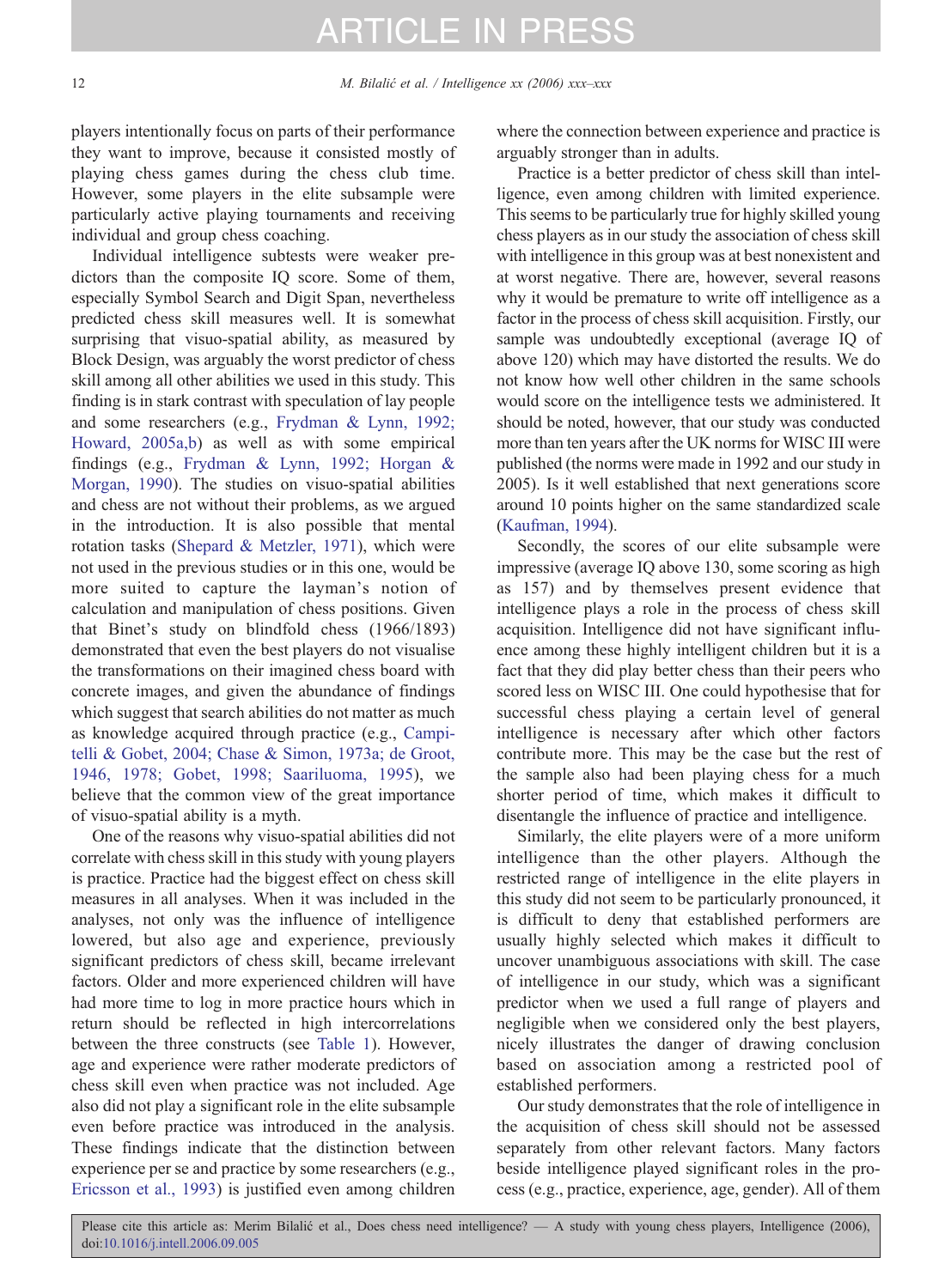<span id="page-12-0"></span>are relevant and, when analysed separately, explain quite well on their own why some children are better at chess than others. Some of them are related to each other which makes it even more difficult to assess their relative contribution to the chess skill acquisition process. These problems are not only related to chess skill but to most real-life situations. The complexity of the real-world situations with a number of factors and their numerous interactions makes it difficult to disentangle the influences of intelligence and practice. Avoiding focusing on only one aspect of performance will at least spare us unpleasant surprises. Our study, for example, showed that more intelligent children tend to spend more time on chess activities. In the elite subsample, however, the situation was reverse — less intelligent children spent more time on chess activities which resulted in negative correlation of intelligence with chess skill. Without the additional inclusion of practice in the study, we would be left wondering about the paradoxical situation of positive association between intelligence and chess skill in the whole sample and negative in the elite subsample.

Given that intelligence seems to correlate with chess skill at the beginning (our sub-sample of non-elite players; [Frydman & Lynn, 1992; Horgan & Morgan,](#page-13-0) [1990](#page-13-0)), it makes sense to assume that intelligent children will have more success at the beginning. The positive association between intelligence and practice could hence be the consequence of this initial success – more successful children will be more motivated and interested which will turn result in more time spending on chess activities. The children who lag behind their peers in chess development are more likely to be less motivated and to eventually stop with the activity altogether. This plausibly explains why practice and intelligence are related and why we may end up with highly selective individuals as a consequence of selective drop-out. The possible scenario described above is, however, just a first step on the long road to excellence. How many of the children in the elite subsample will become very good chess players remains to be seen. It is, however, almost certain that it will happen not because of just one factor but because of a complex interplay between many factors. Our study presents the first step in shedding some light on those complex processes.

#### Acknowledgment

This research is based on a doctoral dissertation of the first author who was supported by Oxford University Clarendon and ORS scholarships. The writing of the paper was enabled by an ESRC Postdoctoral Fellowship

and Scatcherd European Scholarship to the first author. We would like to thank Sue Greatbanks, John Page, Kim Amos, and Julia Morgan who allowed us to go into their schools, Caro Hunt, Alan Kennedy, and Roger Thetford for help with chess clubs and communication with the schools, all the children who took part in the study, and Douglas Detterman and anonymous reviewers for their comments on an earlier draft of the paper.

### References

- Aagaard, J. (2004). Excelling at chess calculation: Capitalising on tactical chances. London: Everyman Chess.
- Ackerman, P. L. (1988). Determinants of individual differences during skill acquisition: Cognitive abilities and information processing. Journal of Experimental Psychology. General, 117(3), 288−318.
- Bilalić, M. (2006). Acquisition of chess skill. Unpublished doctoral dissertation, Oxford University, Oxford.
- Binet, A. (1966). Mnemonic virtuosity: A study of chess players. Genetic Psychology Monographs, 74, 127−162. Translated from the Revue des Deux Mondes (1893), 117. ( pp. 826\_859).
- Campitelli, G., & Gobet, F. (2004). Adaptive expert decision making: Skilled chessplayers search more and deeper. Journal of the International Computer Games Association, 27, 209−216.
- Charness, N., Krampe, R., & Mayr, U. (1996). The role of practice and coaching in entrepreneurial skill domains: An international comparison of life-span chess skill acquisition. In K. A. Ericsson (Ed.), The road to excellence (pp. 51−80). Mahwah, NJ: Lawrence Erlbaum.
- Charness, N., Tuffiash, M., Krampe, R., Reingold, E., & Vasyukova, E. (2005). The role of deliberate practice in chess expertise. Applied Cognitive Psychology, 19(2), 151−165.
- Chase, W. G., & Simon, H. A. (1973). Perception in chess. Cognitive Psychology, 4, 55−81.
- Chase, W. G., & Simon, H. A. (1973). The mind's eye in chess. In W. G. Chase (Ed.), Visual information processing (pp. 215−281). New York: Academic Press.
- Cohen, J., Cohen, P., West, S. G., & Aiken, L. (2003). Applied multiple regression/correlation analysis for the behavioral sciences. Mahwah, NJ: Lawrence Erlbaum.
- Cranberg, L., & Albert, M. L. (1988). The chess mind. In L. K. Obler & D. Fein (Eds.), The exceptional brain. Neuropsychology of talent and special abilities (pp. 156−190). New York: Guilford press.
- de Groot, A. D. (1946). Het denken van den schaker. Amsterdam: Noord Hollandsche.
- de Groot, A. D. (1978). Thought and choice in chess, 2nd edition. The Hague: Mouton Publishers.
- Detterman, D. K. (1993). Giftedness and intelligence: One and the same? Ciba foundation symposium, The origins and development of high ability, vol. 178 (pp. 22-43). Oxford, England: John Wiley and Sons.
- Detterman, D. K., & Ruthsatz, J. M. (1999). Toward a more comprehensive theory of exceptional abilities. Journal for the Education of the Gifted, 22, 148−168.
- Djakow, I. N., Petrowski, N. W., & Rudik, P. A. (1927). Psychologie des Schachspiels. Berlin: de Gruyter.
- Doll, J., & Mayr, U. (1987). Intelligenz und Schachleistung-eine Untersuchung an Schachexperten. Psychologische Beiträge, 29, 270−289.
- Ellis, S. H. (1973). Structure and experience in the matching and reproduction of chess patterns. Unpublished doctoral dissertation, Carnegie Mellon University, Pittsburgh.